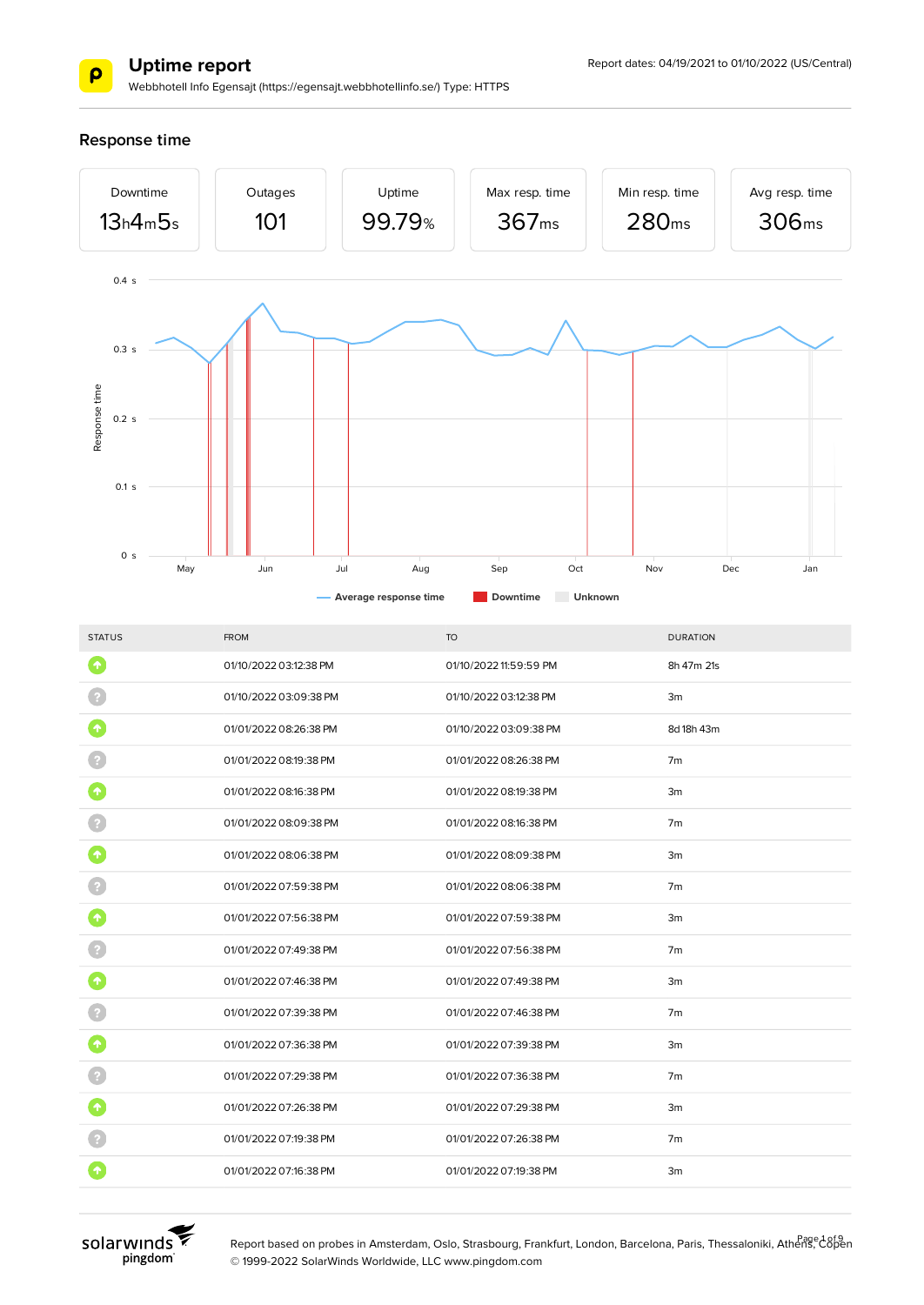

| <b>STATUS</b>     | <b>FROM</b>            | <b>TO</b>              | <b>DURATION</b> |
|-------------------|------------------------|------------------------|-----------------|
|                   | 01/01/2022 07:09:38 PM | 01/01/2022 07:16:38 PM | 7m              |
| 个                 | 01/01/2022 07:06:38 PM | 01/01/2022 07:09:38 PM | 3m              |
|                   | 01/01/2022 06:59:38 PM | 01/01/2022 07:06:38 PM | 7m              |
|                   | 01/01/2022 06:56:38 PM | 01/01/2022 06:59:38 PM | 3m              |
|                   | 01/01/2022 06:49:38 PM | 01/01/2022 06:56:38 PM | 7 <sub>m</sub>  |
|                   | 01/01/2022 06:46:38 PM | 01/01/2022 06:49:38 PM | 3m              |
|                   | 01/01/2022 06:39:38 PM | 01/01/2022 06:46:38 PM | 7 <sub>m</sub>  |
|                   | 01/01/2022 06:36:38 PM | 01/01/2022 06:39:38 PM | 3m              |
|                   | 01/01/2022 06:29:38 PM | 01/01/2022 06:36:38 PM | 7 <sub>m</sub>  |
|                   | 01/01/2022 06:26:38 PM | 01/01/2022 06:29:38 PM | 3m              |
|                   | 01/01/2022 06:19:38 PM | 01/01/2022 06:26:38 PM | 7m              |
|                   | 01/01/2022 06:16:38 PM | 01/01/2022 06:19:38 PM | 3m              |
|                   | 01/01/2022 06:10:38 PM | 01/01/2022 06:16:38 PM | 6m              |
|                   | 12/31/2021 11:16:38 PM | 01/01/2022 06:10:38 PM | 18h 54m         |
|                   | 12/31/2021 11:13:38 PM | 12/31/2021 11:16:38 PM | 3m              |
|                   | 12/31/2021 12:20:38 PM | 12/31/2021 11:13:38 PM | 10h 53m         |
|                   | 12/31/2021 12:17:38 PM | 12/31/2021 12:20:38 PM | 3m              |
|                   | 12/31/2021 12:12:38 PM | 12/31/2021 12:17:38 PM | 5 <sub>m</sub>  |
|                   | 12/31/2021 12:07:38 PM | 12/31/2021 12:12:38 PM | 5 <sub>m</sub>  |
|                   | 11/29/2021 09:39:38 AM | 12/31/2021 12:07:38 PM | 32d 2h 28m      |
|                   | 11/29/2021 09:36:38 AM | 11/29/2021 09:39:38 AM | 3m              |
|                   | 10/23/2021 08:39:38 AM | 11/29/2021 09:36:38 AM | 37d 1h 57m      |
|                   | 10/23/2021 08:38:38 AM | 10/23/2021 08:39:38 AM | 1m              |
|                   | 10/05/2021 12:29:38 PM | 10/23/2021 08:38:38 AM | 17d 20h 9m      |
| Ø                 | 10/05/2021 12:28:38 PM | 10/05/2021 12:29:38 PM | 1m              |
| $\bullet$         | 10/05/2021 12:24:38 PM | 10/05/2021 12:28:38 PM | 4m              |
| $\bm{\bm{\circ}}$ | 10/05/2021 12:23:38 PM | 10/05/2021 12:24:38 PM | 1m              |
|                   | 10/05/2021 12:15:38 PM | 10/05/2021 12:23:38 PM | 8m              |
|                   | 10/05/2021 10:54:38 AM | 10/05/2021 12:15:38 PM | $1h$ $21m$      |
| $\bullet$         | 07/03/2021 03:13:38 PM | 10/05/2021 10:54:38 AM | 93d 19h 41m     |
|                   | 07/03/2021 03:10:38 PM | 07/03/2021 03:13:38 PM | 3m              |
|                   | 06/20/2021 03:21:38 AM | 07/03/2021 03:10:38 PM | 13d 11h 49m     |

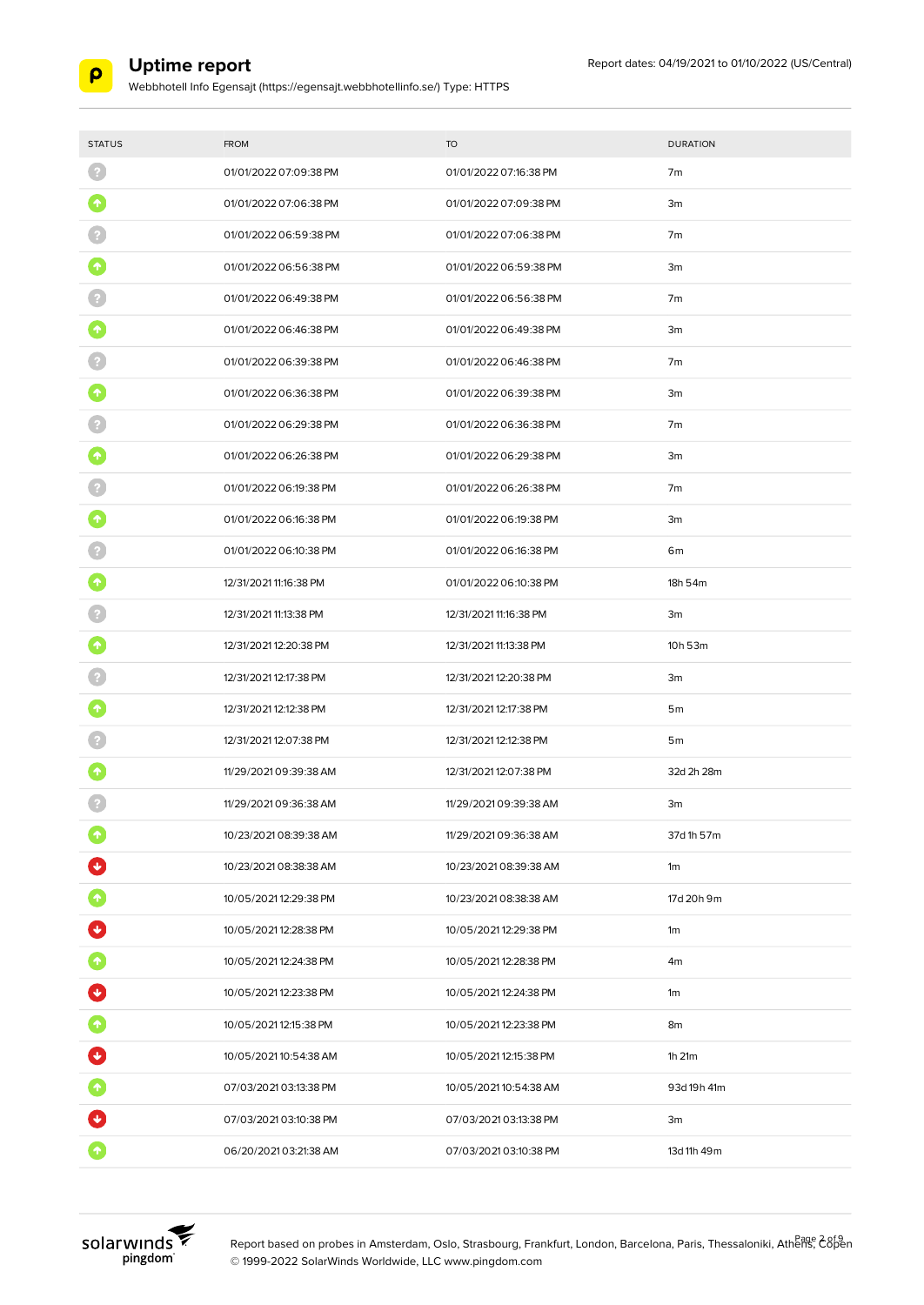

| <b>STATUS</b> | <b>FROM</b>            | <b>TO</b>              | <b>DURATION</b> |
|---------------|------------------------|------------------------|-----------------|
| ₩             | 06/20/2021 03:19:38 AM | 06/20/2021 03:21:38 AM | 2m              |
|               | 06/20/202103:08:38 AM  | 06/20/2021 03:19:38 AM | 11m             |
|               | 06/20/2021 03:07:38 AM | 06/20/2021 03:08:38 AM | 1 <sub>m</sub>  |
|               | 06/20/2021 02:58:38 AM | 06/20/2021 03:07:38 AM | 9m              |
|               | 06/20/202102:55:38 AM  | 06/20/2021 02:58:38 AM | 3m              |
|               | 06/20/2021 02:53:38 AM | 06/20/2021 02:55:38 AM | 2m              |
|               | 06/20/202102:50:38 AM  | 06/20/2021 02:53:38 AM | 3m              |
|               | 06/20/2021 02:49:38 AM | 06/20/202102:50:38 AM  | 1m              |
|               | 06/20/2021 02:46:38 AM | 06/20/2021 02:49:38 AM | 3m              |
|               | 06/20/202102:44:38 AM  | 06/20/202102:46:38 AM  | 2m              |
|               | 06/20/2021 02:42:38 AM | 06/20/2021 02:44:38 AM | 2m              |
|               | 06/20/2021 02:38:38 AM | 06/20/2021 02:42:38 AM | 4 <sub>m</sub>  |
|               | 06/20/202102:36:38 AM  | 06/20/2021 02:38:38 AM | 2m              |
|               | 06/20/2021 02:33:38 AM | 06/20/2021 02:36:38 AM | 3m              |
|               | 06/20/2021 02:31:38 AM | 06/20/2021 02:33:38 AM | 2m              |
|               | 06/20/2021 02:27:38 AM | 06/20/2021 02:31:38 AM | 4m              |
|               | 06/20/2021 02:25:38 AM | 06/20/2021 02:27:38 AM | 2m              |
|               | 06/20/2021 02:20:38 AM | 06/20/2021 02:25:38 AM | 5 <sub>m</sub>  |
|               | 06/20/2021 02:18:38 AM | 06/20/202102:20:38 AM  | 2m              |
|               | 06/20/2021 02:13:38 AM | 06/20/2021 02:18:38 AM | 5 <sub>m</sub>  |
|               | 06/20/2021 02:10:38 AM | 06/20/2021 02:13:38 AM | 3m              |
|               | 06/20/2021 02:07:38 AM | 06/20/2021 02:10:38 AM | 3m              |
|               | 06/20/2021 02:04:38 AM | 06/20/2021 02:07:38 AM | 3m              |
|               | 06/20/2021 02:03:38 AM | 06/20/2021 02:04:38 AM | 1m              |
| Ø             | 06/20/2021 02:01:38 AM | 06/20/2021 02:03:38 AM | 2m              |
|               | 06/20/2021 01:59:38 AM | 06/20/2021 02:01:38 AM | 2m              |
| Ø             | 06/20/2021 01:58:38 AM | 06/20/2021 01:59:38 AM | 1m              |
|               | 06/20/2021 01:48:38 AM | 06/20/2021 01:58:38 AM | 10 <sub>m</sub> |
| Ø             | 06/20/2021 01:47:38 AM | 06/20/2021 01:48:38 AM | 1m              |
| $\bullet$     | 06/20/2021 01:45:38 AM | 06/20/2021 01:47:38 AM | 2m              |
|               | 06/20/2021 01:44:38 AM | 06/20/2021 01:45:38 AM | 1m              |
|               | 06/20/2021 01:32:38 AM | 06/20/2021 01:44:38 AM | 12m             |

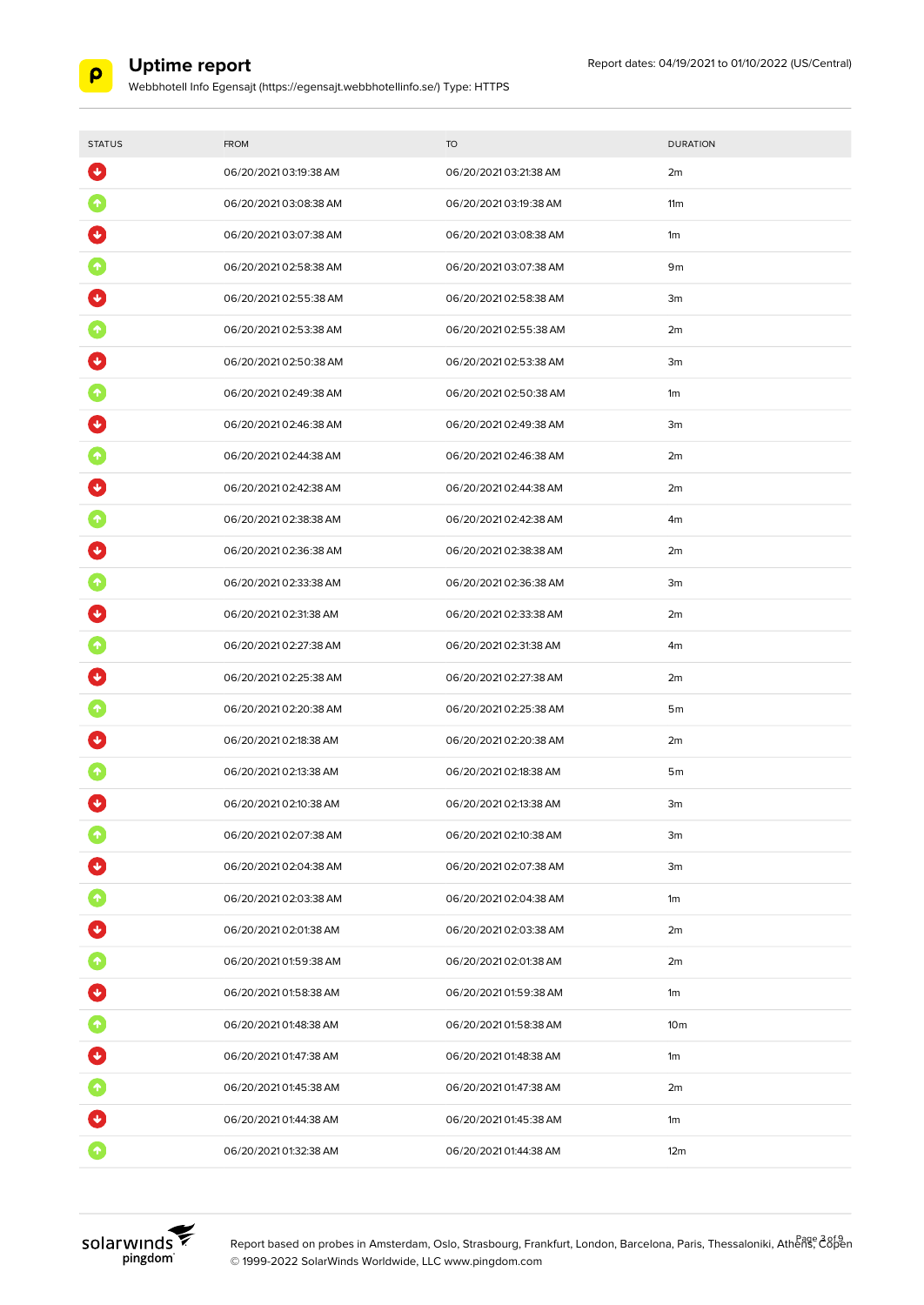

| <b>STATUS</b> | <b>FROM</b>            | <b>TO</b>              | <b>DURATION</b> |
|---------------|------------------------|------------------------|-----------------|
| ₩             | 06/20/2021 01:24:38 AM | 06/20/2021 01:32:38 AM | 8m              |
|               | 06/20/2021 01:17:38 AM | 06/20/2021 01:24:38 AM | 7m              |
|               | 06/20/2021 01:16:38 AM | 06/20/2021 01:17:38 AM | 1 <sub>m</sub>  |
|               | 06/20/2021 01:02:38 AM | 06/20/2021 01:16:38 AM | 14 <sub>m</sub> |
|               | 06/20/202112:59:38 AM  | 06/20/2021 01:02:38 AM | 3m              |
|               | 06/20/202112:57:38 AM  | 06/20/202112:59:38 AM  | 2m              |
|               | 06/20/202112:56:38 AM  | 06/20/202112:57:38 AM  | 1m              |
|               | 06/20/2021 12:52:38 AM | 06/20/202112:56:38 AM  | 4m              |
|               | 06/20/2021 12:49:38 AM | 06/20/202112:52:38 AM  | 3m              |
|               | 06/20/202112:48:38 AM  | 06/20/202112:49:38 AM  | 1 <sub>m</sub>  |
|               | 06/20/202112:46:38 AM  | 06/20/2021 12:48:38 AM | 2m              |
|               | 06/20/202112:36:38 AM  | 06/20/202112:46:38 AM  | 10 <sub>m</sub> |
|               | 06/20/202112:35:38 AM  | 06/20/202112:36:38 AM  | 1m              |
|               | 06/20/202112:29:38 AM  | 06/20/202112:35:38 AM  | 6m              |
|               | 06/20/202112:27:38 AM  | 06/20/202112:29:38 AM  | 2m              |
|               | 06/20/202112:26:38 AM  | 06/20/2021 12:27:38 AM | 1m              |
|               | 06/20/202112:24:38 AM  | 06/20/202112:26:38 AM  | 2m              |
|               | 06/20/2021 12:20:38 AM | 06/20/2021 12:24:38 AM | 4m              |
|               | 06/20/202112:19:38 AM  | 06/20/202112:20:38 AM  | 1 <sub>m</sub>  |
|               | 06/20/202112:17:38 AM  | 06/20/202112:19:38 AM  | 2m              |
| ↓             | 06/20/202112:16:38 AM  | 06/20/202112:17:38 AM  | 1 <sub>m</sub>  |
|               | 06/20/2021 12:14:38 AM | 06/20/202112:16:38 AM  | 2m              |
|               | 06/20/202112:13:38 AM  | 06/20/202112:14:38 AM  | 1m              |
|               | 06/20/202112:12:38 AM  | 06/20/2021 12:13:38 AM | 1m              |
| Ø             | 06/20/2021 12:11:38 AM | 06/20/2021 12:12:38 AM | 1m              |
|               | 06/20/202112:06:38 AM  | 06/20/2021 12:11:38 AM | 5 <sub>m</sub>  |
| O             | 06/20/202112:05:38 AM  | 06/20/202112:06:38 AM  | 1m              |
|               | 06/20/202112:03:38 AM  | 06/20/202112:05:38 AM  | 2m              |
| Ø             | 06/20/202112:01:38 AM  | 06/20/202112:03:38 AM  | 2m              |
| $\bullet$     | 06/20/202112:00:38 AM  | 06/20/2021 12:01:38 AM | 1m              |
|               | 06/19/2021 11:59:38 PM | 06/20/202112:00:38 AM  | 1m              |
|               | 06/19/2021 11:54:38 PM | 06/19/2021 11:59:38 PM | 5 <sub>m</sub>  |

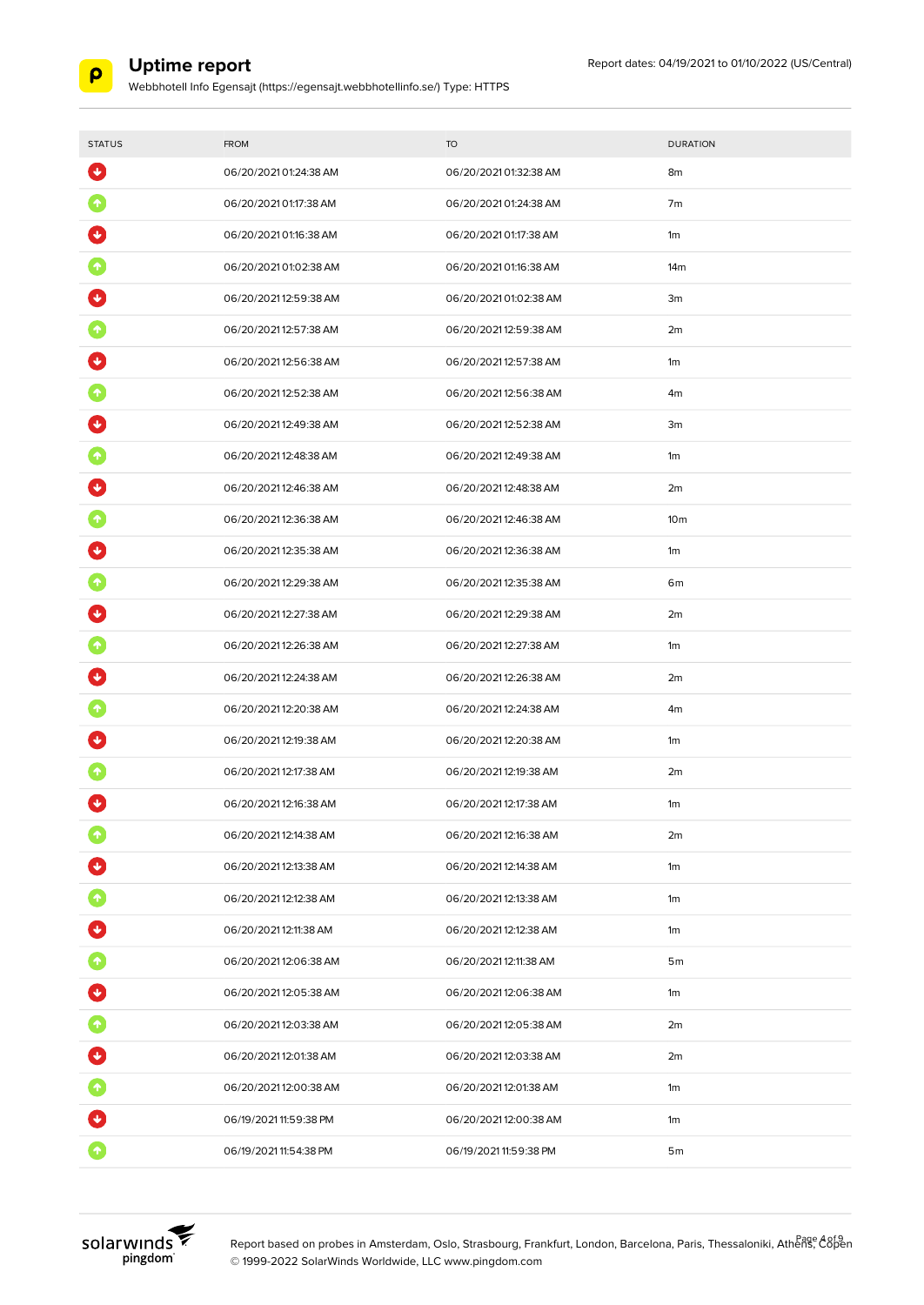

Webbhotell Info Egensajt (https://egensajt.webbhotellinfo.se/) Type: HTTPS

| <b>STATUS</b>           | <b>FROM</b>            | <b>TO</b>              | <b>DURATION</b> |
|-------------------------|------------------------|------------------------|-----------------|
| $\ddot{\mathbf{v}}$     | 06/19/2021 11:53:38 PM | 06/19/2021 11:54:38 PM | 1 <sub>m</sub>  |
| $\boldsymbol{\Uparrow}$ | 06/19/2021 11:41:38 PM | 06/19/2021 11:53:38 PM | 12m             |
|                         | 06/19/2021 11:39:38 PM | 06/19/2021 11:41:38 PM | 2m              |
|                         | 06/19/2021 11:35:38 PM | 06/19/2021 11:39:38 PM | 4m              |
|                         | 06/19/2021 11:32:38 PM | 06/19/2021 11:35:38 PM | 3m              |
|                         | 06/19/2021 11:27:38 PM | 06/19/2021 11:32:38 PM | 5 <sub>m</sub>  |
|                         | 06/19/2021 11:25:38 PM | 06/19/2021 11:27:38 PM | 2m              |
|                         | 06/19/2021 11:24:38 PM | 06/19/2021 11:25:38 PM | 1 <sub>m</sub>  |
|                         | 06/19/2021 11:23:38 PM | 06/19/2021 11:24:38 PM | 1m              |
|                         | 06/19/2021 11:21:38 PM | 06/19/2021 11:23:38 PM | 2m              |
|                         | 06/19/2021 11:19:38 PM | 06/19/2021 11:21:38 PM | 2m              |
|                         | 06/19/2021 11:16:38 PM | 06/19/2021 11:19:38 PM | 3m              |
|                         | 06/19/2021 11:15:38 PM | 06/19/2021 11:16:38 PM | 1 <sub>m</sub>  |
|                         | 06/19/2021 11:13:38 PM | 06/19/2021 11:15:38 PM | 2m              |
|                         | 06/19/2021 11:12:38 PM | 06/19/2021 11:13:38 PM | 1m              |
|                         | 06/19/2021 11:11:38 PM | 06/19/2021 11:12:38 PM | 1 <sub>m</sub>  |
|                         | 06/19/2021 11:10:38 PM | 06/19/2021 11:11:38 PM | 1m              |
|                         | 06/19/2021 11:07:38 PM | 06/19/2021 11:10:38 PM | 3m              |
|                         | 06/19/2021 11:06:38 PM | 06/19/2021 11:07:38 PM | 1m              |
|                         | 06/19/2021 11:05:38 PM | 06/19/2021 11:06:38 PM | 1m              |
|                         | 06/19/2021 11:03:38 PM | 06/19/2021 11:05:38 PM | 2m              |
|                         | 06/19/2021 11:02:38 PM | 06/19/2021 11:03:38 PM | 1m              |
|                         | 06/19/2021 10:58:38 PM | 06/19/2021 11:02:38 PM | 4m              |
| $\blacklozenge$         | 06/19/2021 10:55:38 PM | 06/19/2021 10:58:38 PM | 3m              |
|                         | 06/19/2021 10:53:38 PM | 06/19/2021 10:55:38 PM | 2m              |
| $\bullet$               | 06/19/2021 10:47:38 PM | 06/19/2021 10:53:38 PM | 6m              |
| U                       | 06/19/2021 10:45:38 PM | 06/19/2021 10:47:38 PM | 2m              |
| $\blacklozenge$         | 06/19/2021 10:44:38 PM | 06/19/2021 10:45:38 PM | 1m              |
| $\ddot{\bullet}$        | 06/19/2021 10:43:38 PM | 06/19/2021 10:44:38 PM | 1m              |
| $\bullet$               | 06/19/2021 10:42:38 PM | 06/19/2021 10:43:38 PM | 1m              |
|                         | 06/19/2021 10:38:38 PM | 06/19/2021 10:42:38 PM | 4m              |
|                         | 06/19/2021 10:34:38 PM | 06/19/2021 10:38:38 PM | 4m              |



Report based on probes in Amsterdam, Oslo, Strasbourg, Frankfurt, London, Barcelona, Paris, Thessaloniki, Athens, Eδβen © 1999-2022 SolarWinds Worldwide, LLC www.pingdom.com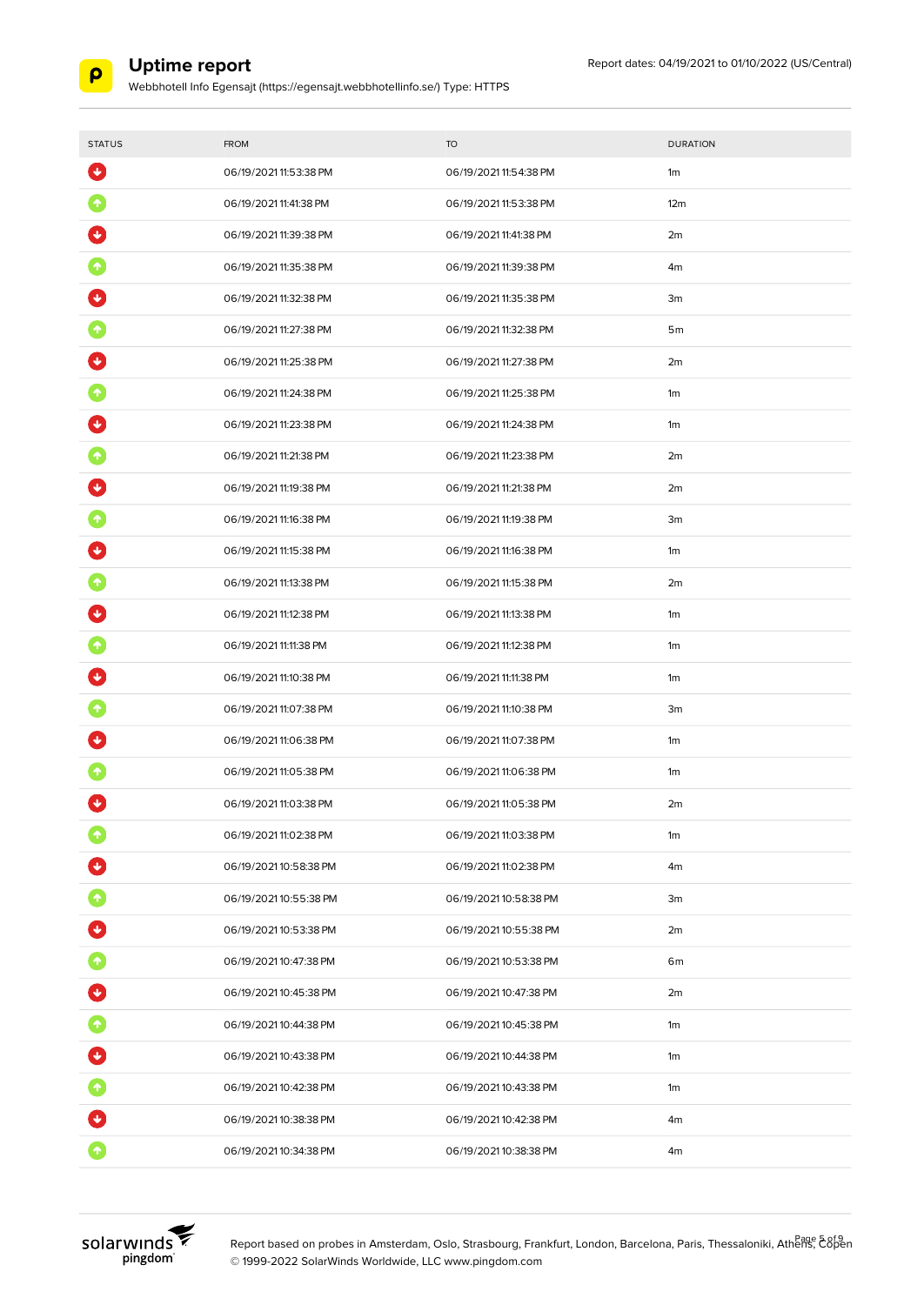

Webbhotell Info Egensajt (https://egensajt.webbhotellinfo.se/) Type: HTTPS

| <b>STATUS</b>       | <b>FROM</b>            | <b>TO</b>              | <b>DURATION</b>  |
|---------------------|------------------------|------------------------|------------------|
| $\ddot{\mathbf{v}}$ | 06/19/2021 10:33:38 PM | 06/19/2021 10:34:38 PM | 1m               |
|                     | 06/19/2021 10:06:38 PM | 06/19/2021 10:33:38 PM | 27 <sub>m</sub>  |
|                     | 06/19/2021 10:04:38 PM | 06/19/2021 10:06:38 PM | 2m               |
|                     | 06/19/2021 10:03:38 PM | 06/19/2021 10:04:38 PM | 1 <sub>m</sub>   |
|                     | 06/19/2021 10:01:38 PM | 06/19/2021 10:03:38 PM | 2m               |
|                     | 06/19/2021 09:55:38 PM | 06/19/2021 10:01:38 PM | 6m               |
|                     | 06/19/2021 09:54:38 PM | 06/19/2021 09:55:38 PM | 1m               |
|                     | 06/19/2021 09:51:38 PM | 06/19/2021 09:54:38 PM | 3m               |
|                     | 06/19/2021 09:49:38 PM | 06/19/2021 09:51:38 PM | 2m               |
|                     | 06/19/2021 09:48:38 PM | 06/19/2021 09:49:38 PM | 1m               |
|                     | 06/19/2021 09:46:38 PM | 06/19/2021 09:48:38 PM | 2m               |
|                     | 06/19/2021 09:45:38 PM | 06/19/2021 09:46:38 PM | 1m               |
|                     | 06/19/2021 09:43:38 PM | 06/19/2021 09:45:38 PM | 2m               |
|                     | 06/19/2021 09:41:38 PM | 06/19/2021 09:43:38 PM | 2m               |
|                     | 06/19/2021 09:39:38 PM | 06/19/2021 09:41:38 PM | 2m               |
|                     | 06/19/2021 09:32:38 PM | 06/19/2021 09:39:38 PM | 7 <sub>m</sub>   |
|                     | 06/19/2021 09:29:38 PM | 06/19/2021 09:32:38 PM | 3m               |
|                     | 06/19/2021 09:28:43 PM | 06/19/2021 09:29:38 PM | 55s              |
|                     | 06/19/2021 09:27:38 PM | 06/19/2021 09:28:43 PM | 1m <sub>5s</sub> |
|                     | 06/19/2021 09:22:38 PM | 06/19/2021 09:27:38 PM | 5 <sub>m</sub>   |
|                     | 06/19/2021 09:16:38 PM | 06/19/2021 09:22:38 PM | 6 <sub>m</sub>   |
|                     | 06/19/2021 09:05:38 PM | 06/19/2021 09:16:38 PM | 11m              |
|                     | 06/19/2021 09:02:38 PM | 06/19/2021 09:05:38 PM | 3m               |
|                     | 06/19/2021 08:53:38 PM | 06/19/2021 09:02:38 PM | 9m               |
|                     | 06/19/2021 08:51:38 PM | 06/19/2021 08:53:38 PM | 2m               |
| $\blacklozenge$     | 06/19/2021 08:43:38 PM | 06/19/2021 08:51:38 PM | 8m               |
| $\bf C$             | 06/19/2021 08:42:38 PM | 06/19/2021 08:43:38 PM | 1m               |
|                     | 06/19/2021 08:39:38 PM | 06/19/2021 08:42:38 PM | 3m               |
| $\blacklozenge$     | 06/19/2021 08:38:38 PM | 06/19/2021 08:39:38 PM | 1m               |
| 0                   | 06/19/2021 08:35:38 PM | 06/19/2021 08:38:38 PM | 3m               |
|                     | 06/19/2021 08:32:38 PM | 06/19/2021 08:35:38 PM | 3m               |
|                     | 06/19/2021 08:30:38 PM | 06/19/2021 08:32:38 PM | 2m               |



Report based on probes in Amsterdam, Oslo, Strasbourg, Frankfurt, London, Barcelona, Paris, Thessaloniki, Athens, Copen © 1999-2022 SolarWinds Worldwide, LLC www.pingdom.com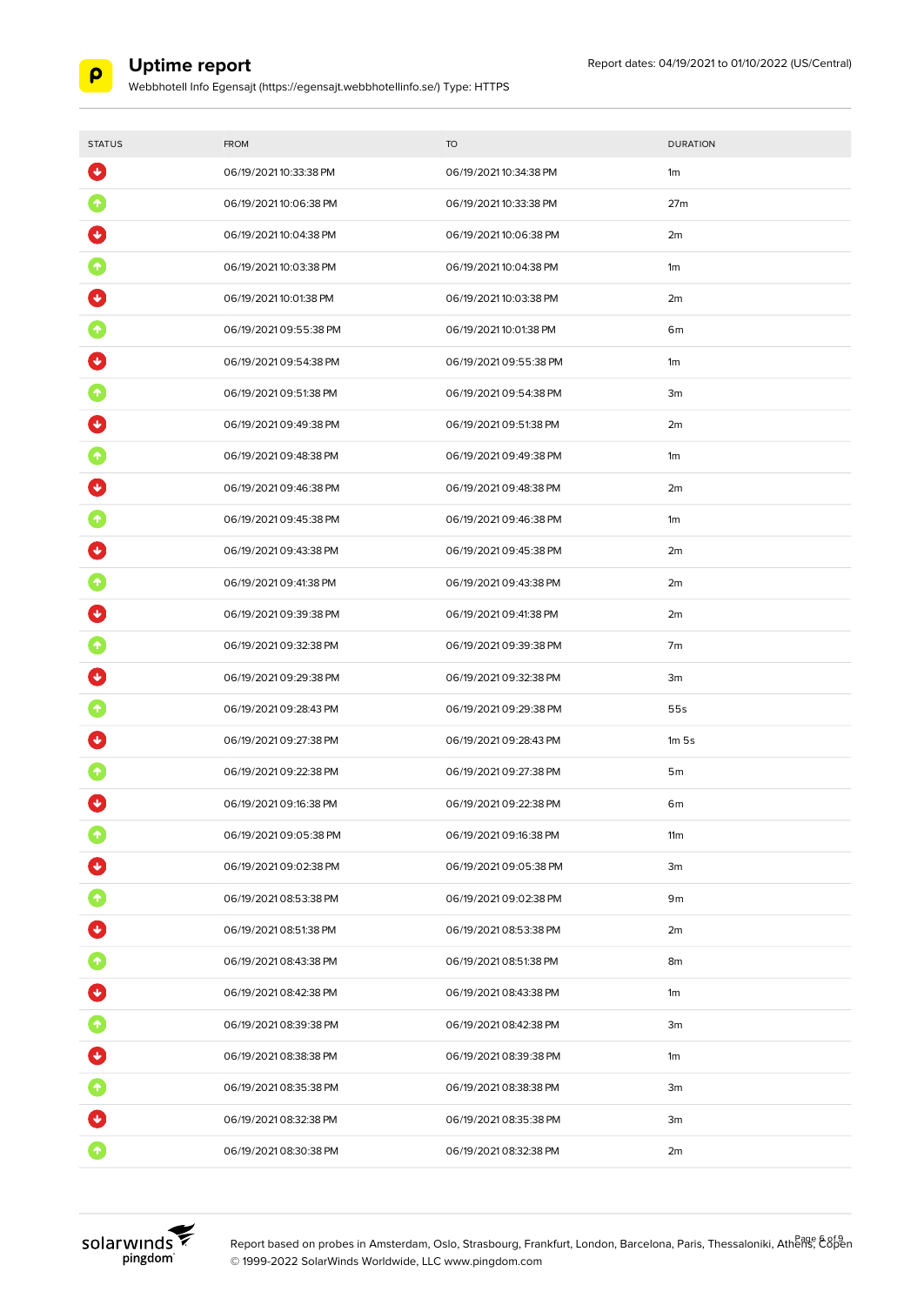

| <b>STATUS</b>                | <b>FROM</b>            | <b>TO</b>              | <b>DURATION</b> |
|------------------------------|------------------------|------------------------|-----------------|
| $\ddot{\mathbf{v}}$          | 06/19/2021 08:26:38 PM | 06/19/2021 08:30:38 PM | 4m              |
|                              | 05/26/2021 02:16:38 AM | 06/19/2021 08:26:38 PM | 24d 18h 10m     |
|                              | 05/26/2021 02:13:38 AM | 05/26/2021 02:16:38 AM | 3m              |
|                              | 05/26/202112:29:38 AM  | 05/26/2021 02:13:38 AM | 1h 44m          |
|                              | 05/25/202106:36:38 PM  | 05/26/202112:29:38 AM  | 5h 53m          |
|                              | 05/25/202105:38:38 AM  | 05/25/202106:36:38 PM  | 12h 58m         |
|                              | 05/25/202105:17:38 AM  | 05/25/202105:38:38 AM  | 21 <sub>m</sub> |
|                              | 05/24/2021 08:27:38 PM | 05/25/2021 05:17:38 AM | 8h 50m          |
|                              | 05/24/2021 08:19:38 PM | 05/24/2021 08:27:38 PM | 8m              |
|                              | 05/24/2021 08:15:38 PM | 05/24/2021 08:19:38 PM | 4m              |
|                              | 05/24/2021 08:11:38 PM | 05/24/2021 08:15:38 PM | 4m              |
|                              | 05/24/202108:04:38 PM  | 05/24/2021 08:11:38 PM | 7 <sub>m</sub>  |
|                              | 05/24/202107:56:38 PM  | 05/24/202108:04:38 PM  | 8m              |
|                              | 05/24/2021 07:52:38 PM | 05/24/202107:56:38 PM  | 4 <sub>m</sub>  |
|                              | 05/24/2021 07:47:38 PM | 05/24/2021 07:52:38 PM | 5 <sub>m</sub>  |
|                              | 05/24/2021 07:44:38 PM | 05/24/2021 07:47:38 PM | 3m              |
|                              | 05/24/2021 07:38:38 PM | 05/24/2021 07:44:38 PM | 6m              |
|                              | 05/24/2021 07:25:38 PM | 05/24/2021 07:38:38 PM | 13 <sub>m</sub> |
|                              | 05/24/2021 07:18:38 PM | 05/24/2021 07:25:38 PM | 7 <sub>m</sub>  |
|                              | 05/24/2021 07:16:38 PM | 05/24/2021 07:18:38 PM | 2m              |
| ↓                            | 05/24/2021 07:01:38 PM | 05/24/2021 07:16:38 PM | 15 <sub>m</sub> |
|                              | 05/24/202106:49:38 PM  | 05/24/2021 07:01:38 PM | 12m             |
|                              | 05/24/202106:45:38 PM  | 05/24/202106:49:38 PM  | 4m              |
|                              | 05/24/202106:38:38 PM  | 05/24/202106:45:38 PM  | 7m              |
|                              | 05/24/2021 06:15:38 PM | 05/24/202106:38:38 PM  | 23m             |
| $\blacklozenge$              | 05/24/2021 03:35:38 PM | 05/24/2021 06:15:38 PM | 2h 40m          |
| O                            | 05/24/2021 03:20:38 PM | 05/24/202103:35:38 PM  | 15m             |
| $\bullet$                    | 05/24/2021 03:08:38 PM | 05/24/202103:20:38 PM  | 12 <sub>m</sub> |
| $\left  \cdot \right\rangle$ | 05/24/202102:50:38 PM  | 05/24/2021 03:08:38 PM | 18 <sub>m</sub> |
| $\bullet$                    | 05/19/2021 09:14:38 AM | 05/24/202102:50:38 PM  | 5d 5h 36m       |
|                              | 05/17/2021 04:43:38 PM | 05/19/2021 09:14:38 AM | 1d 16h 31m      |
| $\bullet$                    | 05/17/2021 06:12:38 AM | 05/17/2021 04:43:38 PM | 10h 31m         |

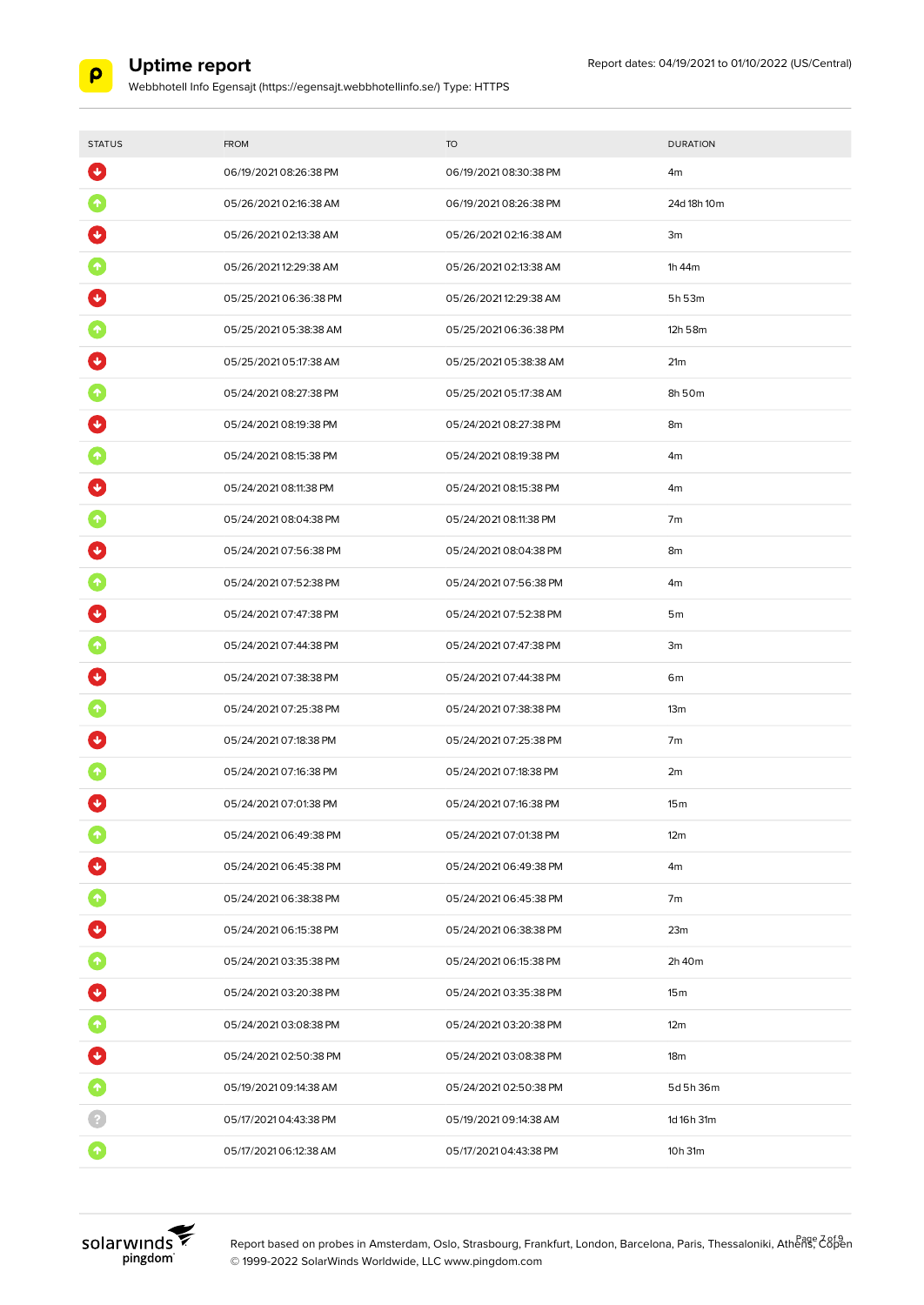

Webbhotell Info Egensajt (https://egensajt.webbhotellinfo.se/) Type: HTTPS

| <b>STATUS</b>               | <b>FROM</b>            | <b>TO</b>              | <b>DURATION</b> |
|-----------------------------|------------------------|------------------------|-----------------|
| $\ddot{\phantom{1}}$        | 05/17/2021 05:46:38 AM | 05/17/2021 06:12:38 AM | 26 <sub>m</sub> |
|                             | 05/16/2021 06:12:38 PM | 05/17/2021 05:46:38 AM | 11h 34m         |
|                             | 05/16/2021 06:10:38 PM | 05/16/2021 06:12:38 PM | 2m              |
|                             | 05/16/2021 04:42:38 PM | 05/16/2021 06:10:38 PM | 1h 28m          |
|                             | 05/16/2021 04:40:38 PM | 05/16/2021 04:42:38 PM | 2m              |
|                             | 05/16/2021 04:21:38 PM | 05/16/2021 04:40:38 PM | 19 <sub>m</sub> |
|                             | 05/16/2021 04:18:38 PM | 05/16/2021 04:21:38 PM | 3m              |
|                             | 05/10/2021 01:40:38 PM | 05/16/2021 04:18:38 PM | 6d 2h 38m       |
|                             | 05/10/2021 01:37:38 PM | 05/10/2021 01:40:38 PM | 3m              |
|                             | 05/09/202105:24:38 PM  | 05/10/2021 01:37:38 PM | 20h 13m         |
|                             | 05/09/202105:23:38 PM  | 05/09/202105:24:38 PM  | 1 <sub>m</sub>  |
|                             | 05/09/202105:20:38 PM  | 05/09/202105:23:38 PM  | 3m              |
|                             | 05/09/202105:19:38 PM  | 05/09/2021 05:20:38 PM | 1 <sub>m</sub>  |
|                             | 05/09/202105:14:38 PM  | 05/09/202105:19:38 PM  | 5 <sub>m</sub>  |
|                             | 05/09/202105:10:38 PM  | 05/09/202105:14:38 PM  | 4m              |
|                             | 05/09/202105:05:38 PM  | 05/09/202105:10:38 PM  | 5 <sub>m</sub>  |
|                             | 05/09/202105:03:38 PM  | 05/09/202105:05:38 PM  | 2m              |
|                             | 05/09/202104:45:38 PM  | 05/09/202105:03:38 PM  | 18 <sub>m</sub> |
|                             | 05/09/202104:42:38 PM  | 05/09/202104:45:38 PM  | 3m              |
|                             | 05/09/202104:37:38 PM  | 05/09/202104:42:38 PM  | 5 <sub>m</sub>  |
|                             | 05/09/202104:32:38 PM  | 05/09/2021 04:37:38 PM | 5 <sub>m</sub>  |
|                             | 05/09/202104:25:38 PM  | 05/09/202104:32:38 PM  | 7m              |
|                             | 05/09/202104:22:38 PM  | 05/09/202104:25:38 PM  | 3m              |
| $\blacklozenge$             | 05/09/2021 04:19:38 PM | 05/09/202104:22:38 PM  | 3m              |
| O                           | 05/09/202104:10:38 PM  | 05/09/202104:19:38 PM  | 9m              |
| $\bullet$                   | 05/09/2021 03:50:38 PM | 05/09/2021 04:10:38 PM | 20 <sub>m</sub> |
| O                           | 05/09/202103:48:38 PM  | 05/09/202103:50:38 PM  | 2m              |
| $\blacklozenge$             | 05/09/202102:43:38 PM  | 05/09/202103:48:38 PM  | $1h$ 5 $m$      |
| $\left  \mathbf{v} \right $ | 05/09/202102:40:38 PM  | 05/09/202102:43:38 PM  | 3m              |
| $\bullet$                   | 05/09/2021 02:31:38 PM | 05/09/2021 02:40:38 PM | 9m              |
|                             | 05/09/202102:28:38 PM  | 05/09/2021 02:31:38 PM | 3m              |
|                             | 05/09/2021 02:08:38 PM | 05/09/202102:28:38 PM  | 20 <sub>m</sub> |



Report based on probes in Amsterdam, Oslo, Strasbourg, Frankfurt, London, Barcelona, Paris, Thessaloniki, Athens, Copen © 1999-2022 SolarWinds Worldwide, LLC www.pingdom.com